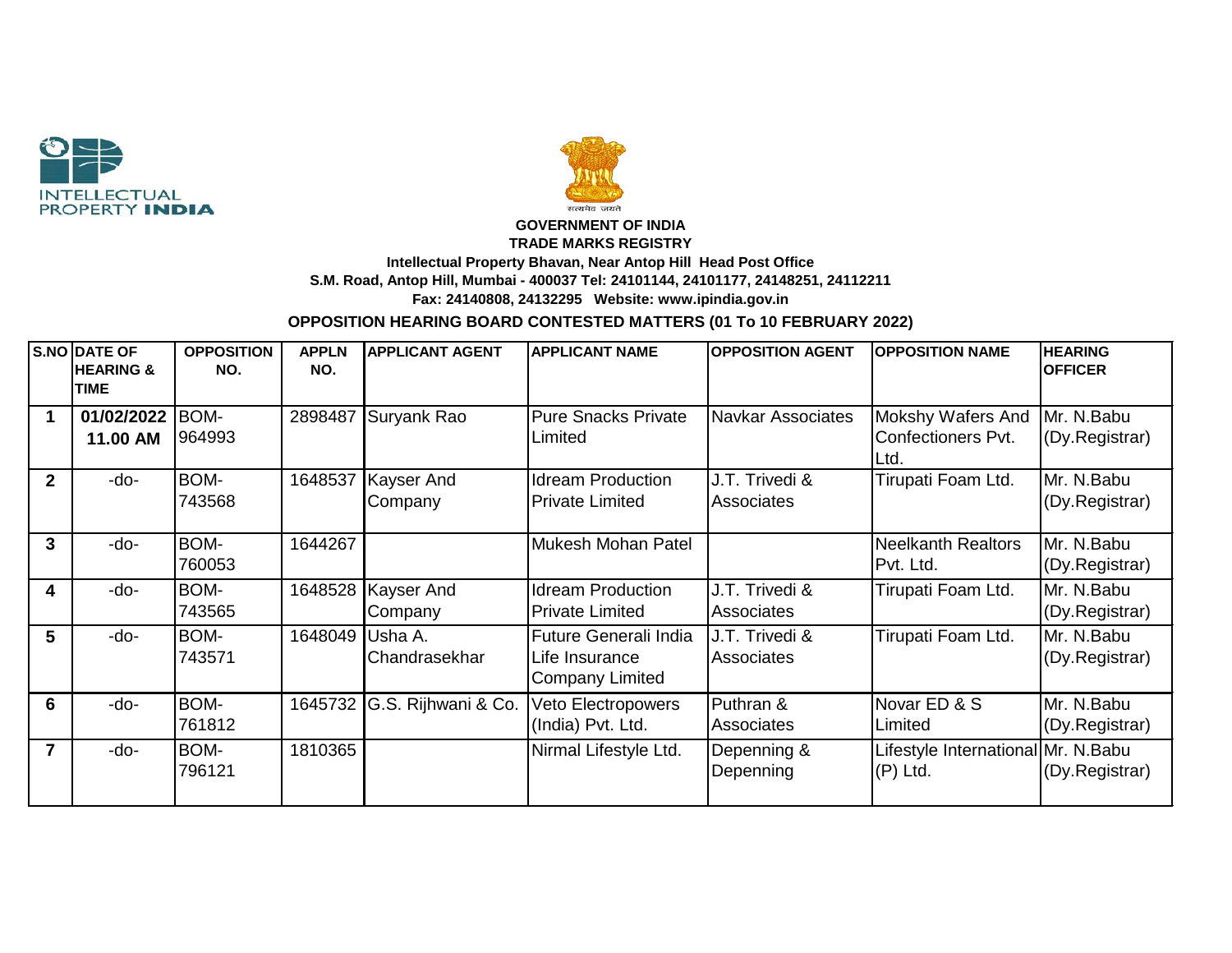| 8  | -do- | BOM-<br>743569 | 1648534 | <b>Kayser And</b>      | <b>Idream Production</b>  | J.T. Trivedi &          | Tirupati Foam Ltd.                  | Mr. N.Babu     |
|----|------|----------------|---------|------------------------|---------------------------|-------------------------|-------------------------------------|----------------|
|    |      |                |         | Company                | <b>Private Limited</b>    | Associates              |                                     | (Dy.Registrar) |
| 9  | -do- | BOM-           | 1648530 | <b>Kayser And</b>      | <b>Idream Production</b>  | J.T. Trivedi &          | Tirupati Foam Ltd.                  | Mr. N.Babu     |
|    |      | 743566         |         | Company                | <b>Private Limited</b>    | Associates              |                                     | (Dy.Registrar) |
| 10 | -do- | BOM-           | 1810366 |                        | Nirmal Lifestyle Ltd.     | Depenning &             | Lifestyle International Mr. N. Babu |                |
|    |      | 796122         |         |                        |                           | Depenning               | $(P)$ Ltd.                          | (Dy.Registrar) |
| 11 | -do- | BOM-           | 1810367 |                        | Nirmal Lifestyle Ltd.     | Depenning &             | Lifestyle International Mr. N. Babu |                |
|    |      | 796120         |         |                        |                           | Depenning               | $(P)$ Ltd.                          | (Dy.Registrar) |
| 12 | -do- | BOM-           | 1644281 | Varikasery &           | Aditya Ajmera             | Shalini Pathania        | <b>Usha Shriram</b>                 | Mr. N.Babu     |
|    |      | 739632         |         | Varikasery             |                           |                         | <b>Enterprises Private</b>          | (Dy.Registrar) |
|    |      |                |         |                        |                           |                         | Limited                             |                |
| 13 | -do- | BOM-           | 1645728 | G.S. Rijhwani & Co.    | Mr. Sunil Anand           | <b>Mohan Associates</b> | T.T. Krishnamachari                 | Mr. N.Babu     |
|    |      | 741617         |         |                        |                           |                         | & Co.                               | (Dy.Registrar) |
|    |      |                |         |                        |                           |                         |                                     |                |
| 14 | -do- | BOM-           | 1812600 | R.K. Dewan & Co.       | Farookh Navazali          | Sen - Oberoi            | <b>Schneider Electric</b>           | Mr. N.Babu     |
|    |      | 794775         |         |                        | Merchant                  |                         | <b>Industries SAS</b>               | (Dy.Registrar) |
| 15 | -do- | BOM-           | 1812955 | <b>Anand And Anand</b> | Ganesh Oil Mill           |                         | Ruchi Soya                          | Mr. N.Babu     |
|    |      | 794734         |         |                        |                           |                         | Industries Ltd.                     | (Dy.Registrar) |
| 16 | -do- | BOM-           | 1814553 |                        | <b>Dupha Formulations</b> | D.P. Ahuja & Co.        | <b>Deys Medical Stores</b>          | Mr. N.Babu     |
|    |      | 784956         |         |                        | (India) Pvt. Ltd.         |                         | (Manufacturing) Ltd.                | (Dy.Registrar) |
|    |      |                |         |                        |                           |                         |                                     |                |
| 17 | -do- | BOM-           | 1642223 |                        | Praveen Lodha             | Varikasery &            | <b>Little Girl</b>                  | Mr. N.Babu     |
|    |      | 743180         |         |                        |                           | Varikasery              |                                     | (Dy.Registrar) |
| 18 | -do- | BOM-           | 1645688 | Varikasery &           | G.F. Biotech Pvt. Ltd.    | Lall Lahiri &           | <b>Roche Diagnostics</b>            | Mr. N.Babu     |
|    |      | 754067         |         | Varikasery             |                           | Salhotra                | <b>GMBH</b>                         | (Dy.Registrar) |
| 19 | -do- | BOM-           | 1649338 |                        | Ketan Shah                | D.Sen & Co.             | Jeraj And Company                   | Mr. N.Babu     |
|    |      | 742873         |         |                        |                           |                         |                                     | (Dy.Registrar) |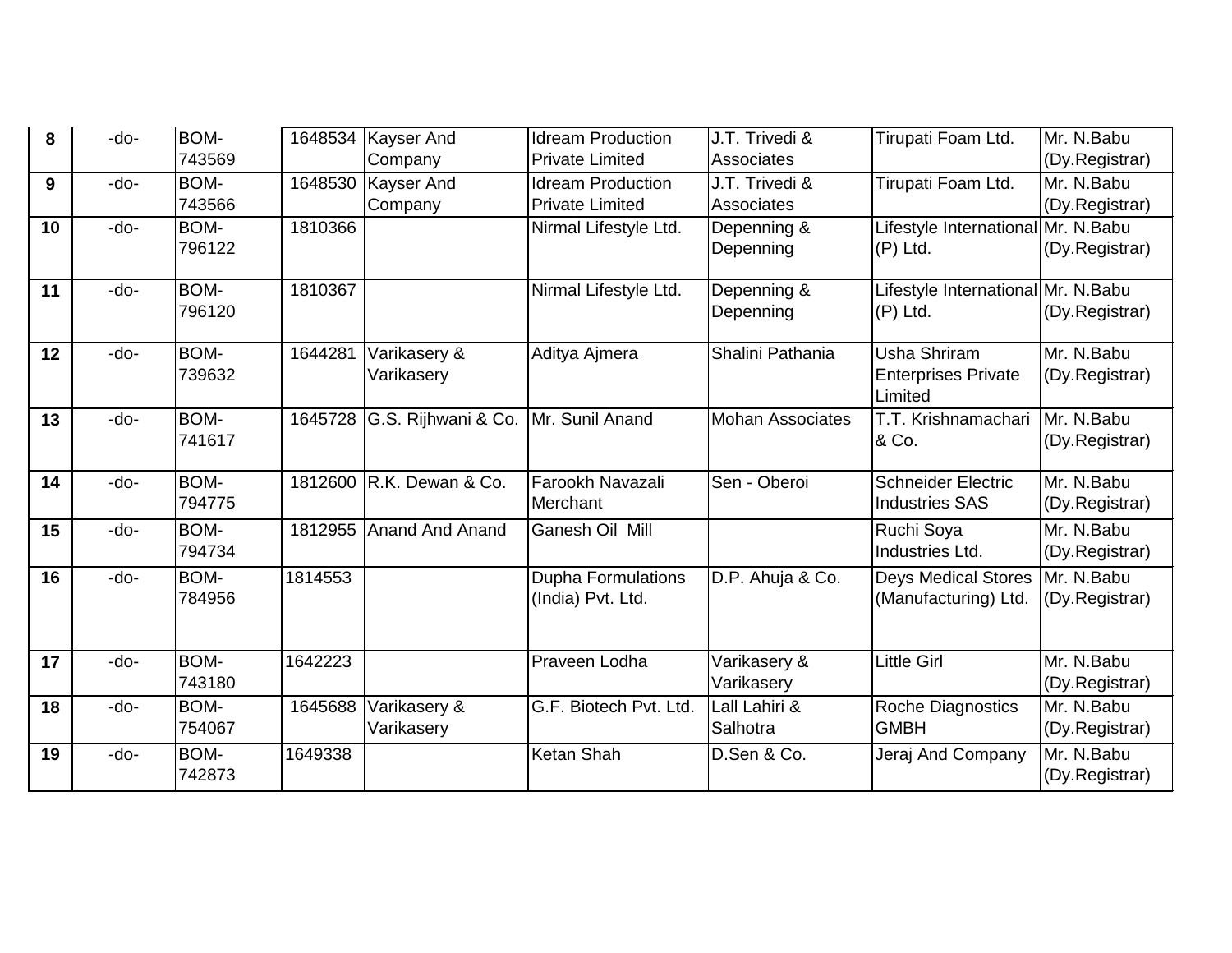| 20 | -do-                   | <b>BOM-</b><br>743676 | 1649353 |                            | Prophyla Biologicals<br>Pvt. Ltd.               | Sushant M. Singh &  M/S. Virbac SA.<br><b>Associates</b> |                                              | Mr. N.Babu<br>(Dy.Registrar) |
|----|------------------------|-----------------------|---------|----------------------------|-------------------------------------------------|----------------------------------------------------------|----------------------------------------------|------------------------------|
| 21 | 02/02/2022<br>11.00 AM | <b>BOM-</b><br>763754 | 1654143 |                            | Ajanta Projects (India)<br>Limited              |                                                          | Ajanta India Ltd.                            | Mr. N.Babu<br>(Dy.Registrar) |
| 22 | -do-                   | BOM-<br>740633        | 1654333 | R.K. Dewan & Co.           | Jain International<br><b>Trade Organisation</b> | P.K. Arora                                               | Jeet (India) Pvt. Ltd.                       | Mr. N.Babu<br>(Dy.Registrar) |
| 23 | -do-                   | BOM-<br>740632        | 1654332 | R.K. Dewan & Co.           | Jain International<br><b>Trade Organisation</b> | P.K. Arora                                               | Jeet (India) Pvt. Ltd.                       | Mr. N.Babu<br>(Dy.Registrar) |
| 24 | -do-                   | <b>BOM-</b><br>740635 | 1654323 | R.K. Dewan & Co.           | Jain International<br><b>Trade Organisation</b> | P.K. Arora                                               | Jeet (India) Pvt. Ltd.                       | Mr. N.Babu<br>(Dy.Registrar) |
| 25 | -do-                   | BOM-<br>740634        | 1654322 | R.K. Dewan & Co.           | Jain International<br><b>Trade Organisation</b> | P.K. Arora                                               | Jeet (India) Pvt. Ltd.                       | Mr. N.Babu<br>(Dy.Registrar) |
| 26 | -do-                   | BOM-<br>740631        | 1654321 | R.K. Dewan & Co.           | Jain International<br><b>Trade Organisation</b> | IP.K. Arora                                              | Jeet (India) Pvt. Ltd.                       | Mr. N.Babu<br>(Dy.Registrar) |
| 27 | -do-                   | BOM-<br>743862        | 1654594 |                            | Nilesh P. Kothari                               | Delhi Registration<br><b>Services</b>                    | <b>Marc Enterprises</b><br>Pvt. Ltd.         | Mr. N.Babu<br>(Dy.Registrar) |
| 28 | -do-                   | BOM-<br>741487        | 1653964 | Legasis Partners           | Group Lotus PLC.                                | Loyal Registration<br><b>Services</b>                    | Lotus Herbals Ltd.                           | Mr. N.Babu<br>(Dy.Registrar) |
| 29 | -do-                   | BOM-<br>743244        | 1653163 | <b>Bhate &amp; Ponkshe</b> | Manoj Surendra<br>Agarwal                       | Saikrishna &<br>Associates                               | <b>Disney Enterprises</b><br>INC.            | Mr. N.Babu<br>(Dy.Registrar) |
| 30 | -do-                   | BOM-<br>761805        | 1650610 | Little & Co.               | Hemanth Meka Rao                                | Saikrishna &<br><b>Associates</b>                        | <b>Disney Enterprises</b><br>INC.            | Mr. N.Babu<br>(Dy.Registrar) |
| 31 | -do-                   | BOM-<br>740586        | 1649768 | M.J. Chawla                | Minister Rainwear<br><b>Private Limited</b>     | Lall & Sethi                                             | The Coca-Cola<br>Company                     | Mr. N.Babu<br>(Dy.Registrar) |
| 32 | 03/02/2022<br>11.00 AM | BOM-<br>726327        | 1455704 |                            | Ramswaroop Murarka   INTTL Advocare             |                                                          | <b>Chivas Brothers</b><br>(Americas) Limited | Mr. N.Babu<br>(Dy.Registrar) |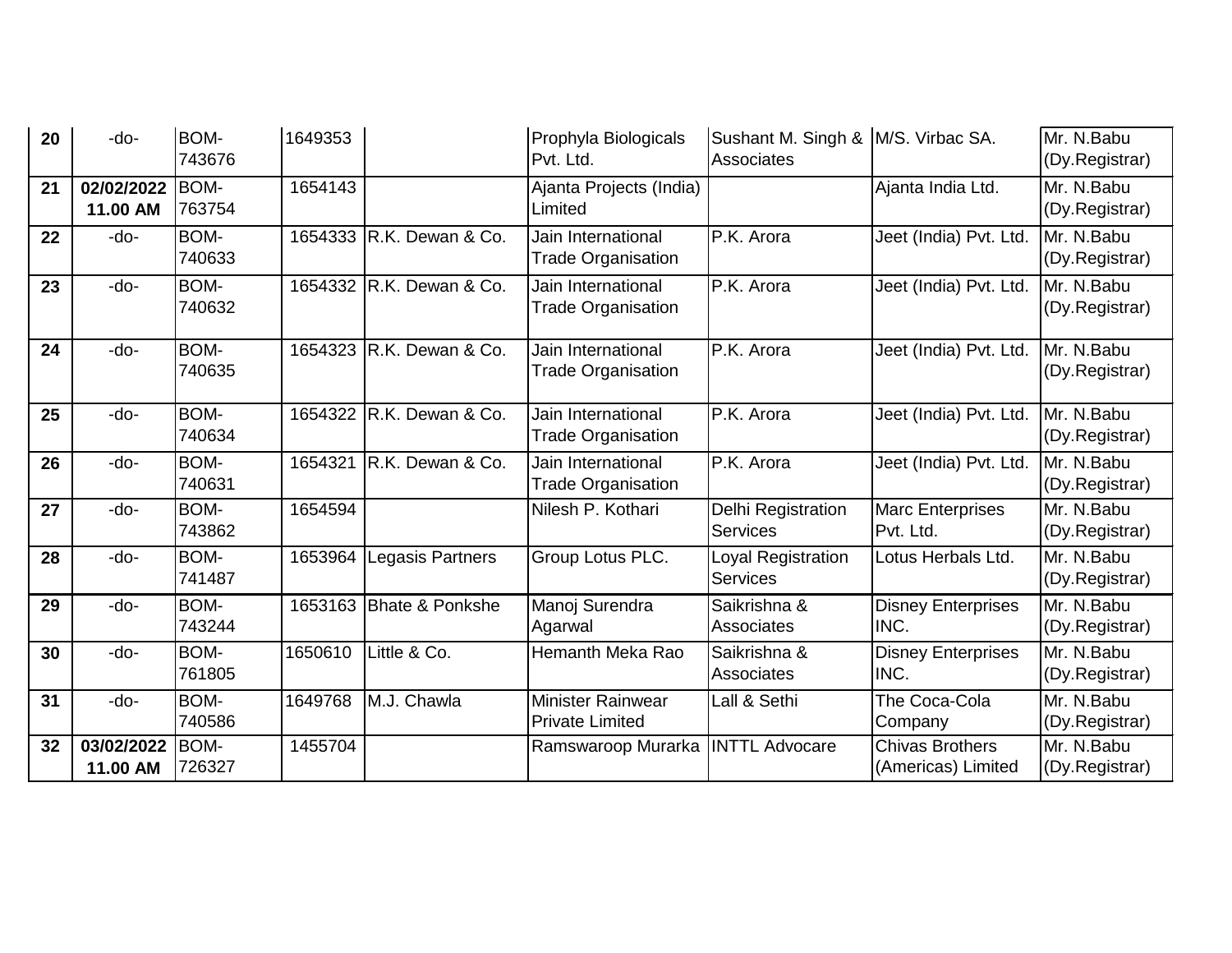| 33 | -do-                   | BOM-<br>758928 |         | 1455728 Varikasery &<br>Varikasery | Sanjay Gala                                                | <b>Anand And Anand</b>                           | Apple INC.                                 | Mr. N.Babu<br>(Dy.Registrar)                 |
|----|------------------------|----------------|---------|------------------------------------|------------------------------------------------------------|--------------------------------------------------|--------------------------------------------|----------------------------------------------|
| 34 | $-do-$                 | BOM-<br>751583 | 1455655 |                                    | <b>Noel General Trading</b><br>LLC.                        | Mace Corporate<br><b>Associates</b>              | Rajan Jhiriwal                             | Mr. N.Babu<br>(Dy.Registrar)                 |
| 35 | $-do-$                 | BOM-<br>775466 | 1457637 |                                    | Aristo<br><b>Pharmaceuticals</b><br><b>Private Limited</b> | Nanavati & Nanavati Alembic Limited<br>Advocates |                                            | Mr. N.Babu<br>(Dy.Registrar)                 |
| 36 | -do-                   | BOM-<br>751732 | 1450937 |                                    | <b>Reliance Industries</b><br>Limited                      | Madamser & Co.                                   | <b>Avon Cycles Limited</b>                 | Mr. N.Babu<br>(Dy.Registrar)                 |
| 37 | $-do-$                 | BOM-<br>751732 | 1450937 |                                    | <b>Reliance Industries</b><br>Limited                      | Madamser & Co.                                   | Avon Cycles Limited                        | Mr. N.Babu<br>(Dy.Registrar)                 |
| 38 | -do-                   | BOM-<br>761991 |         | 1455418 Anil Kumar Giri            | Mandar Prabhakar<br>Kamalpurkar                            | <b>Asian Registration</b><br>Service             | <b>Beat Food</b><br>International Pvt.Ltd. | Mr. N.Babu<br>(Dy.Registrar)                 |
| 39 | $-do-$                 | BOM-<br>751730 | 1450941 |                                    | <b>Reliance Industries</b><br>Limited                      | Madamser & Co.                                   | <b>Avon Cycles Limited</b>                 | Mr. N.Babu<br>(Dy.Registrar)                 |
| 40 | -do-                   | BOM-<br>751731 | 1450940 |                                    | <b>Reliance Industries</b><br>Limited                      | Madamser & Co.                                   | <b>Avon Cycles Limited</b>                 | Mr. N.Babu<br>(Dy.Registrar)                 |
| 41 | 07/02/2022<br>11.00 AM | BOM-<br>716711 | 1426333 |                                    | Ajanta Pharma Limited Anand And Anand                      |                                                  | Novartis AG                                | Mr.<br>S.M.Togrikar<br>(Asstt.<br>Registrar) |
| 42 | -do-                   | BOM-<br>751739 | 1450974 |                                    | <b>Reliance Industries</b><br>Limited                      | Madamser & Co.                                   | <b>Avon Cycles Limited</b>                 | Mr.<br>S.M.Togrikar<br>(Asstt.<br>Registrar) |
| 43 | -do-                   | BOM-<br>751741 | 1450990 |                                    | <b>Reliance Industries</b><br>Limited                      | Madamser & Co.                                   | Avon Cycles Limited                        | Mr.<br>S.M.Togrikar<br>(Asstt.<br>Registrar) |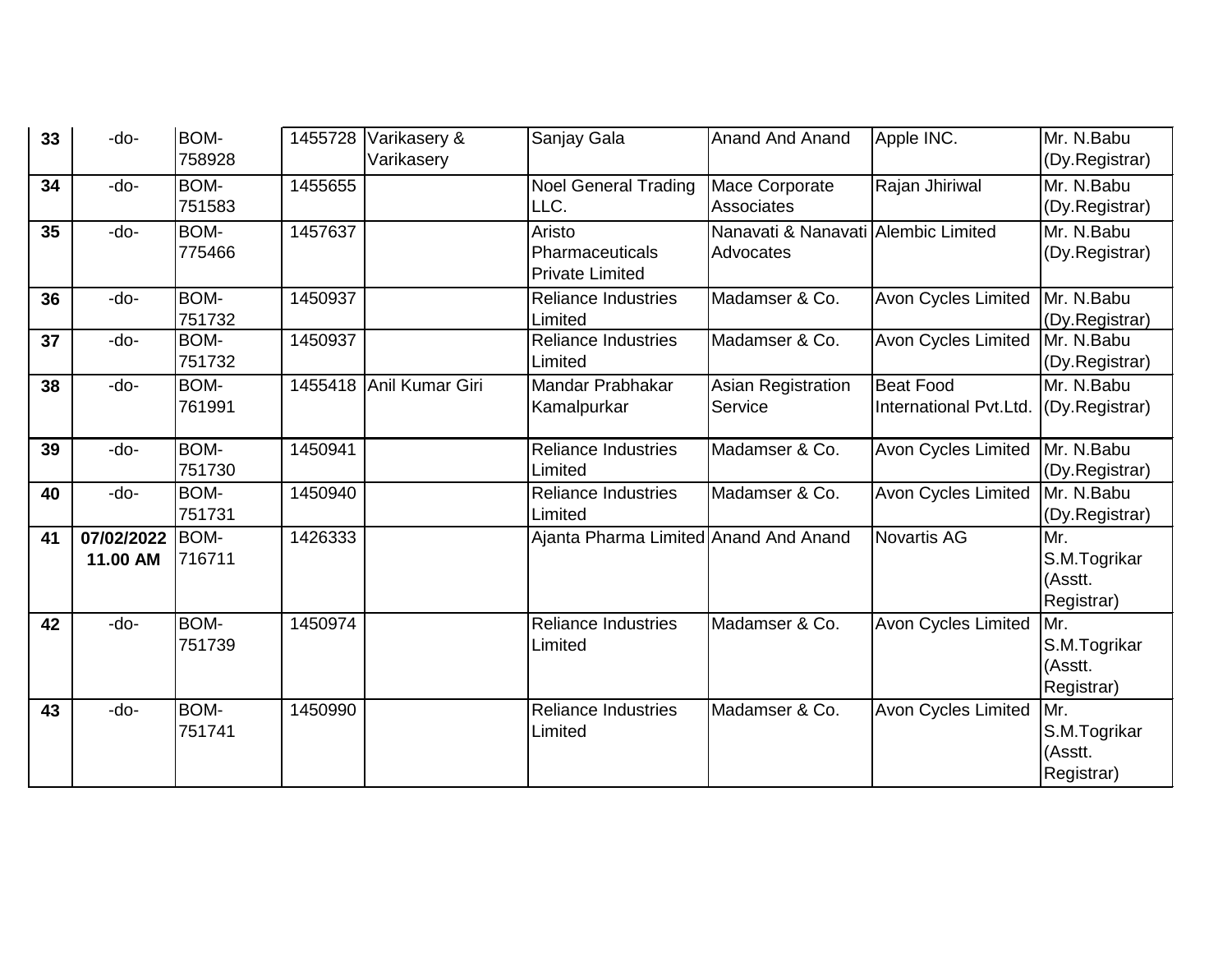| 44 | -do-   | BOM-<br>749627        |         | 1455376 M.J. Chawla             | Sudhakar Ahuja                       | S.K. Agarwal &<br>Company               | S.K. Industries (P)<br>Ltd.              | Mr.<br>S.M.Togrikar                          |
|----|--------|-----------------------|---------|---------------------------------|--------------------------------------|-----------------------------------------|------------------------------------------|----------------------------------------------|
|    |        |                       |         |                                 |                                      |                                         |                                          | (Asstt.<br>Registrar)                        |
| 45 | -do-   | <b>BOM-</b><br>751648 |         | 1452459 Vishesh &<br>Associates | <b>Alkem Laboratories</b><br>Ltd.    | R.VR. Associates                        | Genx Pharma Ltd.                         | Mr.<br>S.M.Togrikar<br>(Asstt.<br>Registrar) |
| 46 | $-do-$ | BOM-<br>734151        | 1427188 |                                 | Vijay Belani                         | Loyal Registration<br><b>Services</b>   | R S W M Ltd.                             | Mr.<br>S.M.Togrikar<br>(Asstt.<br>Registrar) |
| 47 | $-do-$ | BOM-<br>749539        | 1455390 | Anil Kumar Giri                 | Nandkumar N.<br>Salunke              | <b>Anand And Anand</b>                  | <b>BH Properties Ltd.</b>                | Mr. N.Babu<br>(Dy.Registrar)                 |
| 48 | -do-   | <b>BOM-</b><br>737909 | 1454096 | Kamlesh Vaswani,<br>Advocate.   | Pankaj Jain                          | D.P. Ahuja & Co.                        | Solvay<br>Pharmaceuticals<br>B.V.        | Mr. N.Babu<br>(Dy.Registrar)                 |
| 49 | $-do-$ | BOM-<br>730656        |         | 1458824 R.K. Dewan & Co.        | Emcure<br>Pharmaceuticals<br>Limited | Lall & Sethi                            | Pharmacia & Upjohn<br><b>Company LLC</b> | Mr. N.Babu<br>(Dy.Registrar)                 |
| 50 | -do-   | BOM-<br>716611        | 1455152 |                                 | Shatayushi Health<br>Care Pvt. Ltd.  | L.S. Davar & Co.                        | <b>Merck KGAA</b>                        | Mr. N.Babu<br>(Dy.Registrar)                 |
| 51 | $-do-$ | BOM-<br>733641        | 1453794 |                                 | Vinod C. Jain                        | Worldwide<br><b>Registration Bureau</b> | <b>Prem Cables</b>                       | Mr. N.Babu<br>(Dy.Registrar)                 |
| 52 | -do-   | <b>BOM-</b><br>753984 | 1453611 | Bharat Shah & Co.               | Umesh N. Vora                        | Rao & Rao                               | <b>Noel Pharma</b>                       | Mr. N.Babu<br>(Dy.Registrar)                 |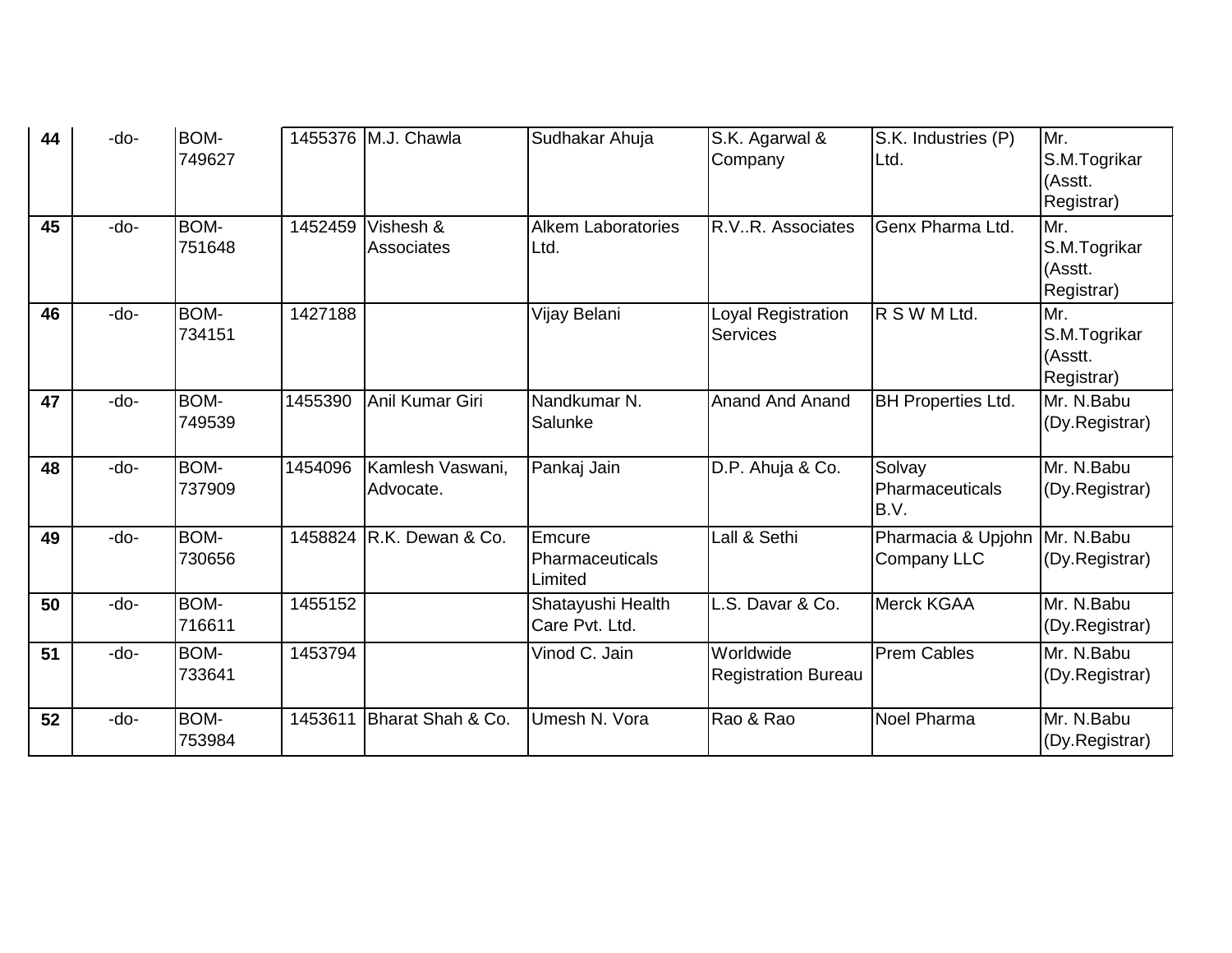| 53 | 08/02/2022<br>11.00 AM | BOM-<br>774694        |         | 1573333 V.G. Parulkar      | <b>Cipla Limited</b>                     |                                        | Medley<br>Pharmaceuticals Ltd.              | Mr.<br>S.M.Togrikar<br>(Asstt.<br>Registrar) |
|----|------------------------|-----------------------|---------|----------------------------|------------------------------------------|----------------------------------------|---------------------------------------------|----------------------------------------------|
| 54 | -do-                   | BOM-<br>759052        | 1573210 | Chandrakant & Co.          | Vishal K. Gala                           | S.S. Datta &<br><b>Associates</b>      | <b>Bench Limited</b>                        | Mr.<br>S.M.Togrikar<br>(Asstt.<br>Registrar) |
| 55 | $-do-$                 | BOM-<br>781255        | 1862061 | Anil D. Sawant             | <b>Falcon Industrial</b><br>Corporation  | Jasani & Company                       | Falcon Pumps Pvt.<br>Ltd.                   | Mr.<br>S.M.Togrikar<br>(Asstt.<br>Registrar) |
| 56 | -do-                   | BOM-<br>799701        | 1862055 | M.P. Mirchandani &<br>Co.  | P.B.S. Oil Industries<br>Ltd.            | G.S. Rijhwani & Co.                    | <b>Bajrang Agro</b><br>Industries Pvt. Ltd. | Mr.<br>S.M.Togrikar<br>(Asstt.<br>Registrar) |
| 57 | $-do-$                 | BOM-<br>782701        | 1860618 | Varikasery &<br>Varikasery | Grandeur Décor<br><b>Private Limited</b> | Grover & Associates Sabia Overseas     |                                             | Mr.<br>S.M.Togrikar<br>(Asstt.<br>Registrar) |
| 58 | $-do-$                 | BOM-<br>774756        | 1862108 |                            | Cipla Limited                            | D.P. Ahuja & Co.                       | Probiotical S.P.A.                          | Mr.<br>S.M.Togrikar<br>(Asstt.<br>Registrar) |
| 59 | -do-                   | <b>BOM-</b><br>775135 | 1859208 |                            | Redhat Infotech                          | Lall & Sethi                           | Red Hat, INC.                               | Mr. N.Babu<br>(Dy.Registrar)                 |
| 60 | -do-                   | BOM-<br>760666        |         | 1552965 B.N. Poojari       | Midas Hygiene<br>Industries (P) Ltd.     | Amitabha Sen & Co. Only The Best, INC. |                                             | Mr. N.Babu<br>(Dy.Registrar)                 |
| 61 | -do-                   | BOM-<br>739266        | 1640990 |                            | <b>Uttamchand Jain</b>                   | Mehta & Mehta                          | Maneesh<br>Pharmaceutical Ltd.              | Mr. N.Babu<br>(Dy.Registrar)                 |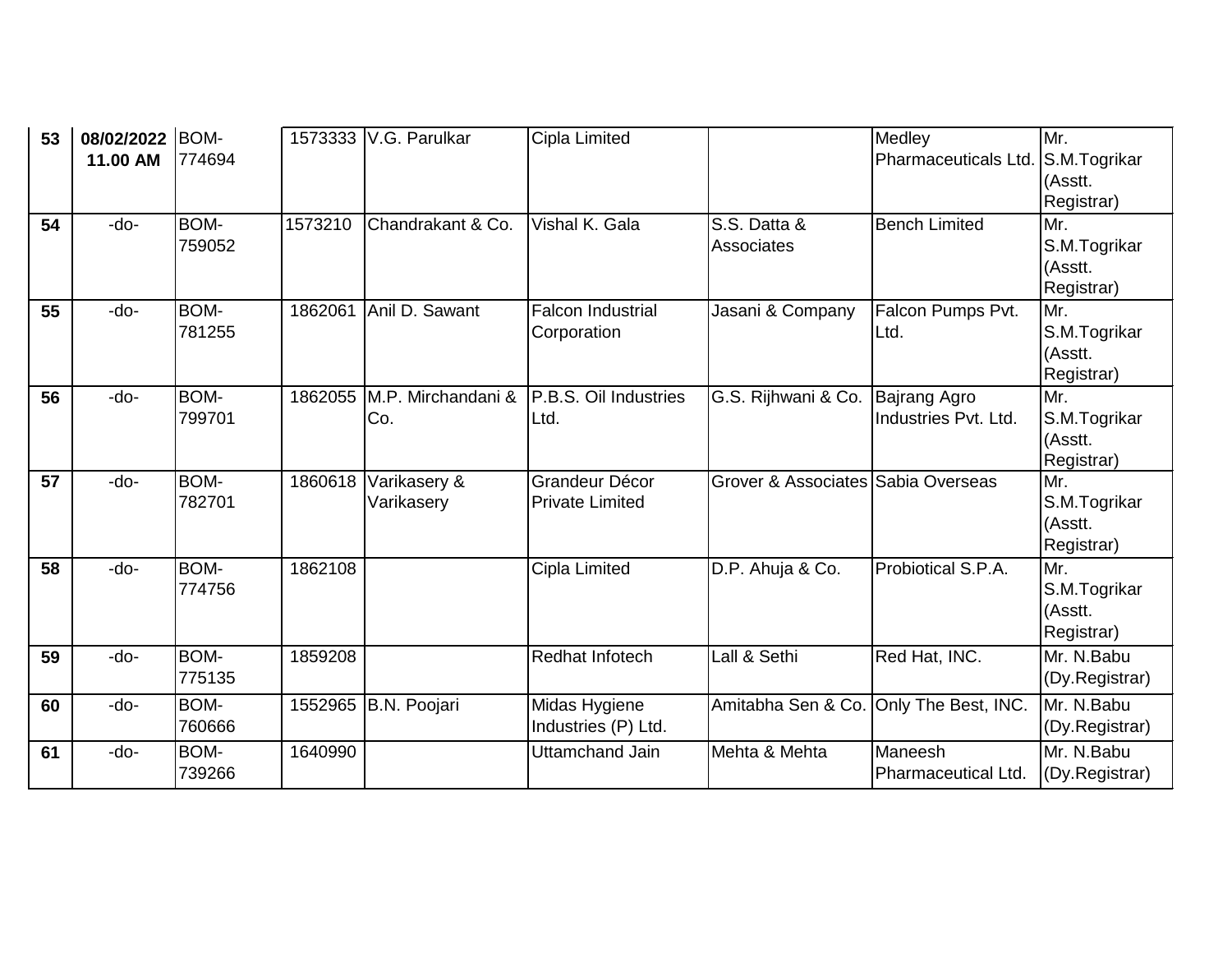| 62 | -do-                   | BOM-<br>805817        | 1858607 |                                                         | <b>Mohd Shakeel Khan</b>                       | The Acme Company Kale Khan Mohd. | Hanif                                   | Mr. N.Babu<br>(Dy.Registrar)                 |
|----|------------------------|-----------------------|---------|---------------------------------------------------------|------------------------------------------------|----------------------------------|-----------------------------------------|----------------------------------------------|
| 63 | -do-                   | BOM-<br>798937        | 1866670 | India Law Services,<br>Advocates & Legal<br>Consultants | Lupin Limited                                  |                                  | Bal Pharma Ltd.                         | Mr. N.Babu<br>(Dy.Registrar)                 |
| 64 | -do-                   | BOM-<br>776685        | 1865830 | Thakur & Co.                                            | <b>Nitesh Prabhulal</b><br>Matlani             | <b>Anand And Anand</b>           | Cocodile<br>International Pte Ltd.      | Mr. N.Babu<br>(Dy.Registrar)                 |
| 65 | 09/02/2022<br>11.00 AM | <b>BOM-</b><br>735743 |         | 1574610 Geeta Saha                                      | Mac Remedies Private Nayan J. Rawal<br>Limited |                                  | Cadila Health Care<br>Ltd.              | Mr.<br>S.M.Togrikar<br>(Asstt.<br>Registrar) |
| 66 | -do-                   | BOM-<br>753058        |         | 1736045 Arjun T. Bhagat &<br>Co.                        | Arviva Industries<br>(India) Ltd.              | <b>Anand And Anand</b>           | Mapletree<br><b>Investments Pte Ltd</b> | Mr.<br>S.M.Togrikar<br>(Asstt.<br>Registrar) |
| 67 | -do-                   | <b>BOM-</b><br>753057 | 1736046 | Arjun T. Bhagat &<br>Co.                                | <b>Arviva Industries</b><br>(India) Ltd.       | <b>Anand And Anand</b>           | Mapletree<br><b>Investments Pte Ltd</b> | Mr.<br>S.M.Togrikar<br>(Asstt.<br>Registrar) |
| 68 | $-do-$                 | BOM-<br>754945        | 1734223 | R.K. Dewan & Co.                                        | <b>Videocon Industries</b><br>Limited          | Kochhar & Co.                    | <b>Research In Motion</b><br>Limited    | Mr.<br>S.M.Togrikar<br>(Asstt.<br>Registrar) |
| 69 | -do-                   | BOM-<br>759036        | 1734254 | Rakesh Soni                                             | Mr. Bansilal                                   | Lall & Sethi                     | Badia Spices INC.                       | Mr.<br>S.M.Togrikar<br>(Asstt.<br>Registrar) |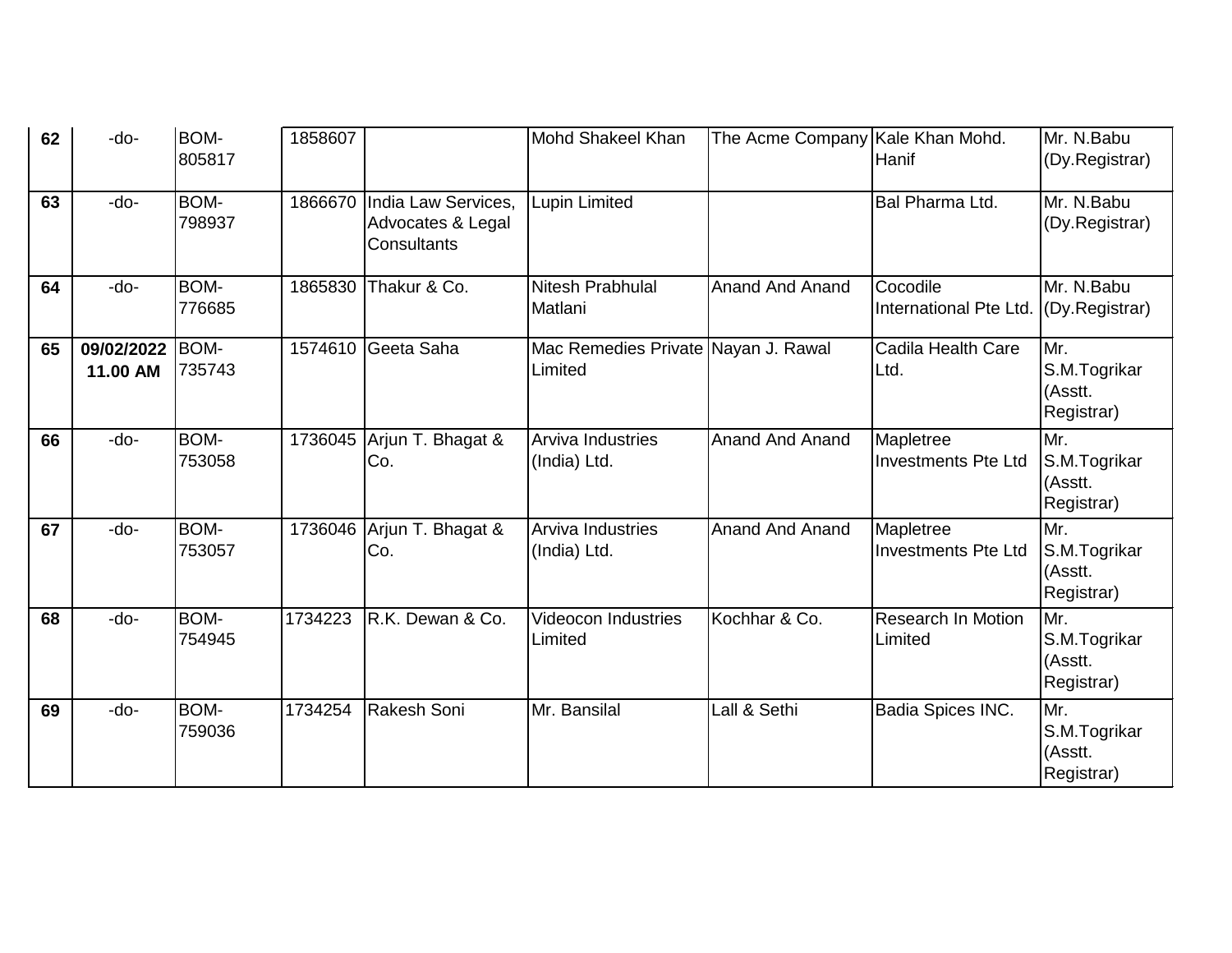| 70 | -do-                   | BOM-<br>809155 | 1736331 |                                | Anil Khubchandani                        | <b>Anand And Anand</b>                | Apple INC.                                      | Mr. N.Babu<br>(Dy.Registrar)                 |
|----|------------------------|----------------|---------|--------------------------------|------------------------------------------|---------------------------------------|-------------------------------------------------|----------------------------------------------|
| 71 | $-do-$                 | BOM-<br>755152 |         | 1733864 R.K. Dewan & Co.       | Pradeepkumar<br><b>Nandlal Dhoot</b>     | Loyal Registration<br><b>Services</b> | Divya Yog Mandir<br>(Trust)                     | Mr. N.Babu<br>(Dy.Registrar)                 |
| 72 | -do-                   | BOM-<br>762723 |         | 1737061 R.K. Dewan & Co.       | Indian Institute Of<br>Jewellery Ltd.    | G.S. Rijhwani & Co.                   | Ramanlal<br>Rughnathmalji Jain                  | Mr. N.Babu<br>(Dy.Registrar)                 |
| 73 | -do-                   | BOM-<br>763976 | 1735980 |                                | Ajanta Pharma Limited Depenning &        | Depenning                             | Teijin Pharma<br>Limited                        | Mr. N.Babu<br>(Dy.Registrar)                 |
| 74 | $-do-$                 | BOM-<br>758917 | 1732581 |                                | Cipla Limited                            | <b>Anand And Anand</b>                | <b>Gilead Sciences INC</b>                      | Mr. N.Babu<br>(Dy.Registrar)                 |
| 75 | 10/02/2022<br>11.00 AM | BOM-<br>856167 | 2123447 | Suresh & Co.                   | Shantilal B. Jain                        | <b>Gautam Panchal</b>                 | <b>Cello Plastic</b><br><b>Industrial Works</b> | Mr. S.D. Ojha<br>(Dy.Registrar)              |
| 76 | -do-                   | BOM-<br>979174 | 3949766 | Rekhi Vishakha A<br>Singh      | Nutrizo Advancis<br>Healthcare Pvt. Ltd. | Nayan J. Rawal                        | <b>Zydus Wellness</b><br>Limited                | Mr.<br>S.M.Togrikar<br>(Asstt.<br>Registrar) |
| 77 | -do-                   | BOM-<br>735177 | 1569797 | Makhija &<br>Associates        | Ramesh Sahani                            | Kochhar & Co.                         | <b>Apollo Hospitals</b><br>Enterprise Ltd.      | Mr.<br>S.M.Togrikar<br>(Asstt.<br>Registrar) |
| 78 | -do-                   | BOM-<br>754963 | 1566950 | Makhija &<br><b>Associates</b> | Tushar Jethalal Shah                     | The Acme Company Trend Setters        |                                                 | Mr.<br>S.M.Togrikar<br>(Asstt.<br>Registrar) |
| 79 | -do-                   | BOM-<br>754949 | 1566633 | Varikasery &<br>Varikasery     | Sayed Hamid Ali                          | Lall & Sethi                          | Aero Club                                       | Mr.<br>S.M.Togrikar<br>(Asstt.<br>Registrar) |